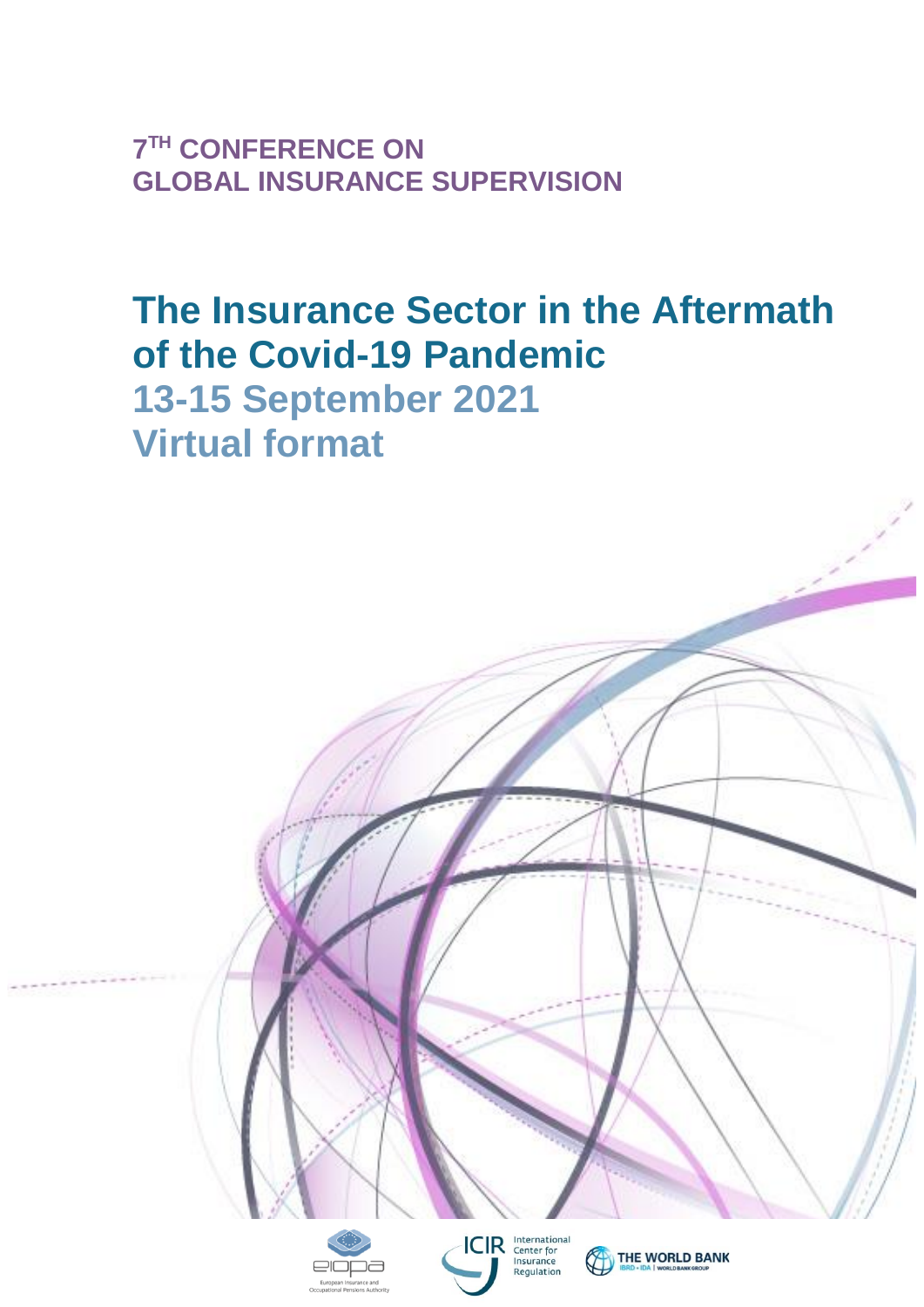## **ABOUT THE CONFERENCE**

**The European Insurance and Occupational Pensions Authority (EIOPA), the International Center for Insurance Regulation (ICIR), and the World Bank Group are pleased to present the 7th Conference on Global Insurance Supervision (GIS), which will take place on 13, 14 and 15 September 2021 in virtual format.**

**Top representatives from major (re)insurance groups, regulatory and supervisory authorities as well as renowned academics from around the globe will debate current and future key topics of international insurance supervision, focusing on global trends in risk-based supervision and the challenges linked to the implementation of global standards.**

**This year's conference explores key topics facing the insurance sector in the aftermath of the COVID-19 pandemic.**

#### **TOPIC 1**

**The insurance sector in a digital post-pandemic world** 

This panel will explore the impact of the pandemic on the insurance sector with a focus on technology and the trend towards digitalization which accelerated by the pandemic.

- What is the impact of new technologies in the insurance business?
- How can supervisors use the technologies to improve their work?
- Will it be overall more positive or negative for consumers?
- How can the privacy of data be ensured? Influence on consumer discrimination, i.e. algorithmic discrimination?

#### **TOPIC 2**

**The future global insurance regulation** 

Before 2020 there were a number of flagship regulatory initiatives being developed (e.g. the IAIS ICS, the first global insurance capital standard; or the Holistic Framework on systemic risk). These will continue their development, but the pandemic "shock" has also attracted the attention of regulators across the globe.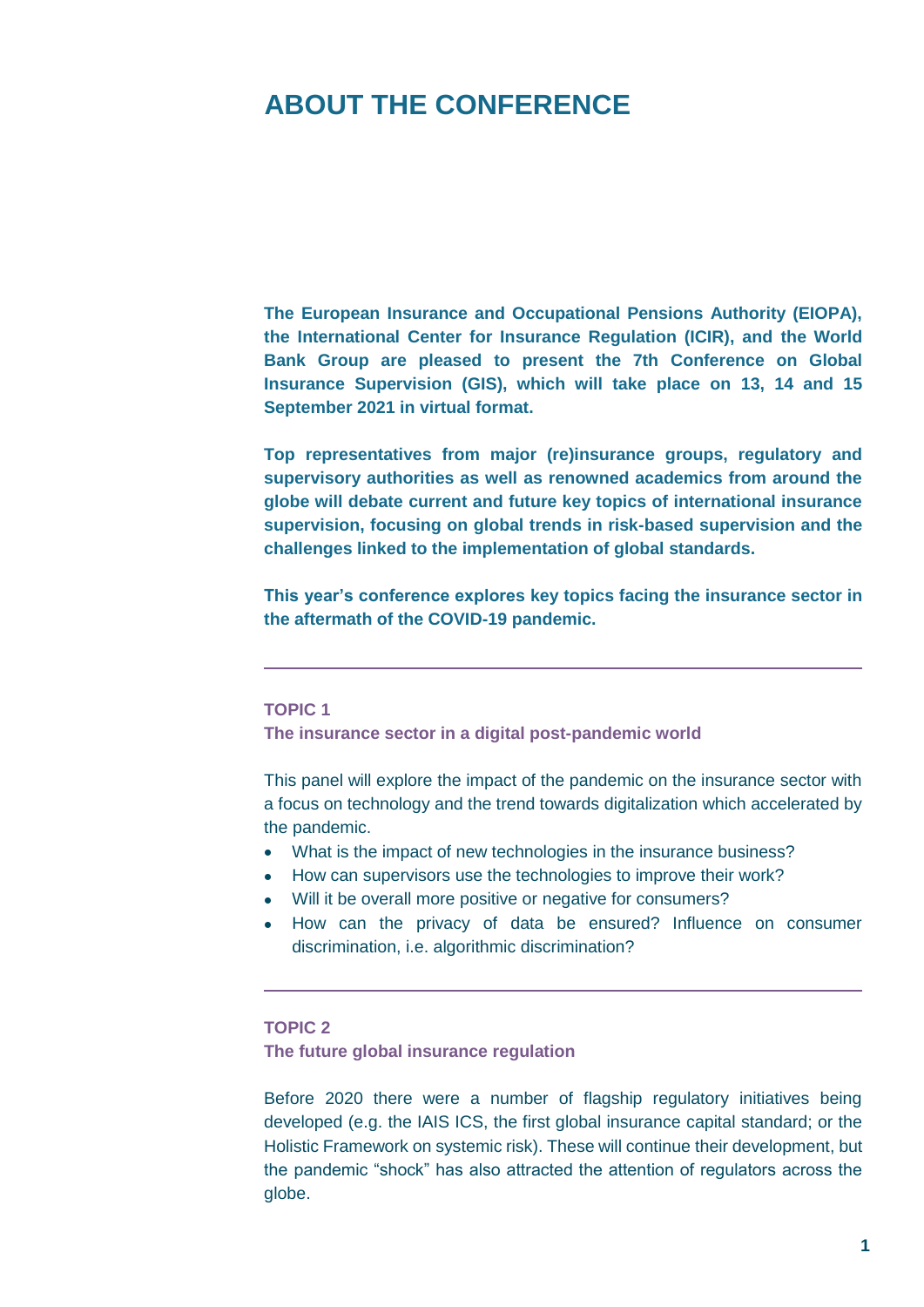This panel will explore regulatory developments, particularly those that are a response to the pandemic, and the regulatory response in a recovery world, as well as the efforts to build future resilience.

- What is the status of pre-Covid regulatory developments?
- Has the pandemic changed the objectives of regulators?
- What can we expect in the coming months?

#### **TOPIC 3**

**The impact of the pandemic on protection gaps** 

Before the pandemic, the protection gap between insured and economic losses was a global concern. It affects people in both emerging and developed markets, and its impact is bound to increase due to factors such as climate change and extreme weather events as well as the demographic change and an ageing society.

In addition, the pandemic has also unveiled a new protection gap, directly related to it.

This panel will explore the insurability of pandemic risks from different perspectives; and will focus on debating whether these risks are insurable.

- In which manner has the pandemic increased the pre-existing protection gaps?
- How does this pandemic gap compare to other gaps?
- What makes a risk insurable?
- How can protection gaps be tackled at the political, economic or policyholder level?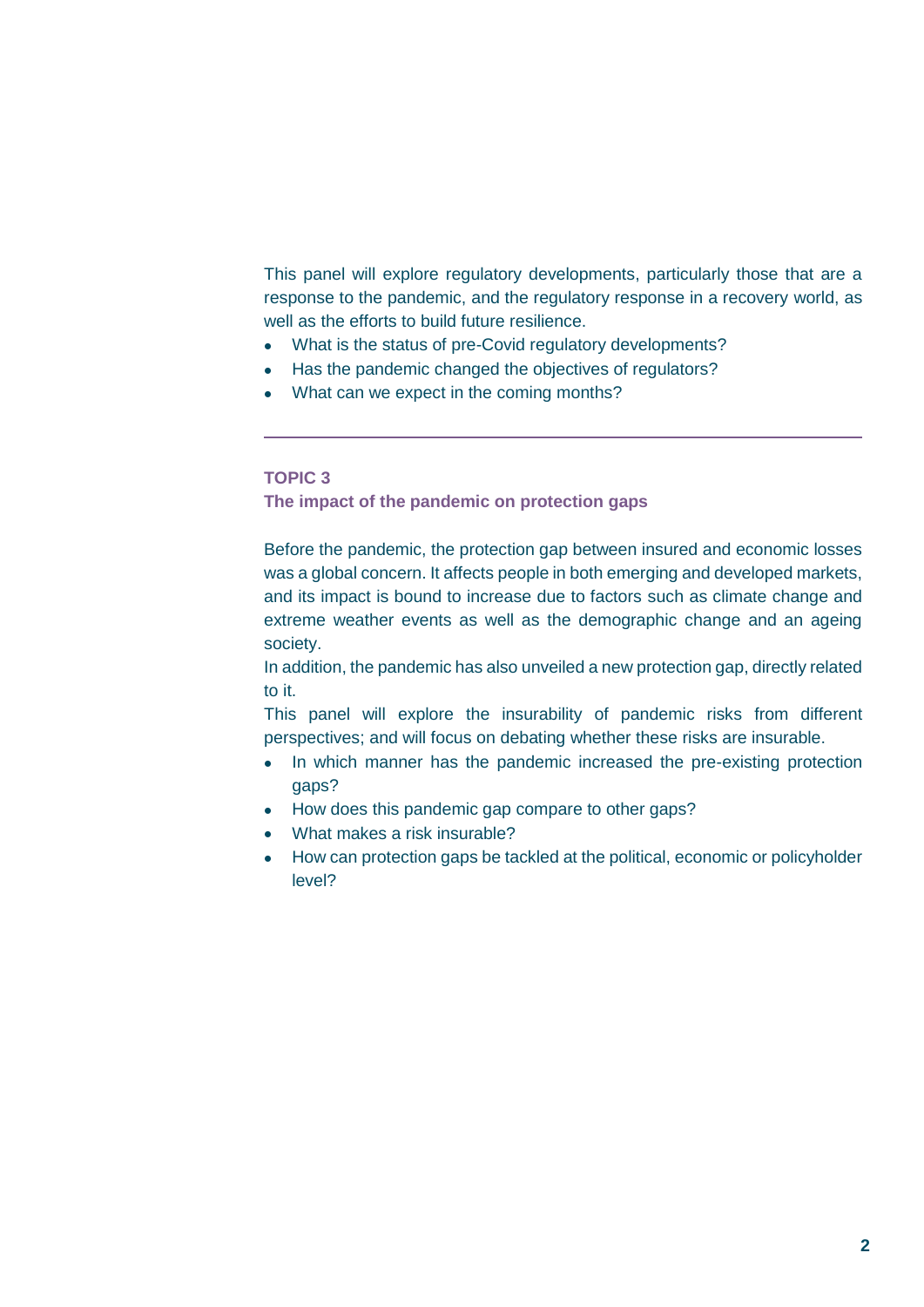## **CONFERENCE PROGRAMME Monday, 13 September 2021**

**Moderation Annette Weisbach,** Journalist

**12:00-12:20 Welcome & Introduction Helmut Gründl,** Managing Director, International Center for Insurance Regulation (ICIR), Goethe University **Serap Oguz Gonulal,** Lead Financial Sector Specialist, The World Bank Group

**Keynote speech**

**12:20-12:35 Where we stand in the pandemic? Fabio Natalucci,** Deputy Director Monetary and Capital Markets Department, International Monetary Fund

#### **Panel I**

**12:35-14:00 The insurance sector in a digital post-pandemic World**

- **What is the impact of new technologies in the insurance business?**
- **How can supervisors use the technologies to improve their work?**
- **Will it be overall more positive or negative for consumers?**
- **How can the privacy of data be ensured? Influence on consumer discrimination, i.e.**  *algorithmic discrimination***?**

**Panelists**

**Esko Kivisaari,** Chairperson Data Science/Artificial Intelligence workstream, Actuarial Association of Europe

**Martin Eling,** Director, Institute of Insurance Economics I.VW, University of St. Gallen, **Switzerland** 

**Pascal Bied-Charreton,** CEO, Moonshot Insurance

**Marguerite Soeteman-Reijnen,** Chairperson of the Executive Board of Aon Holdings BV, and Aon Group International NV

**Godfrey Kiptum**, Chief Executive Officer, Insurance Regulatory Authority in Kenya

**Moderator**

**Timothy Shakesby,** Head of Unit, Conduct of Business Oversight Unit, EIOPA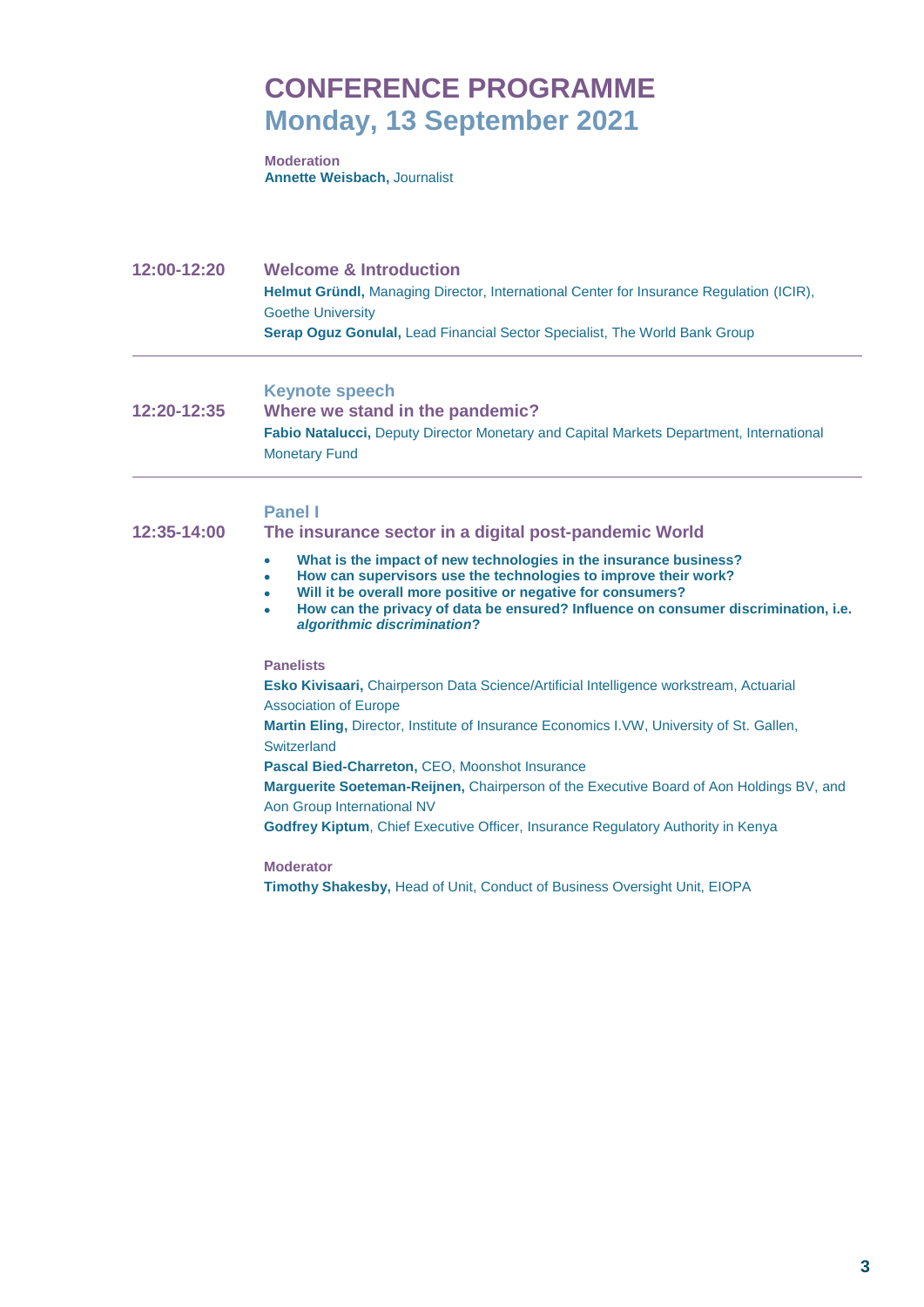# **CONFERENCE PROGRAMME Tuesday 14 September 2021**

**Impulse Statement 12:00-12:15 The pandemic has accelerated long overdue global actions for sustainably insurance sector development-resilience Anderson Caputo Silva,** Manager Long-term Finance Global Solutions Team, Finance, Competitiveness, and Innovation Global Practice, The World Bank Group

#### **Panel II**

**12:15-14:00 The future global insurance regulation**

- **What is the status of pre-Covid regulatory developments?**
- **Has the pandemic changed the objectives of regulators?**
- **What can we expect in the coming months?**

#### **Panelists**

**Romain Paserot**, Deputy Secretary-General, International Association of Insurance Supervisors **Michaela Koller**, Director General, Insurance Europe **Tomas Soley**, President of ASSAL and Superintendent of Superintendencia General de Seguros (SUGESE), Costa Rica **Tim Grafton**, Chief Executive, Insurance Council of New Zealand (ICNZ)

**Moderator Karel Van Hulle,** KU Leuven and Goethe University Frankfurt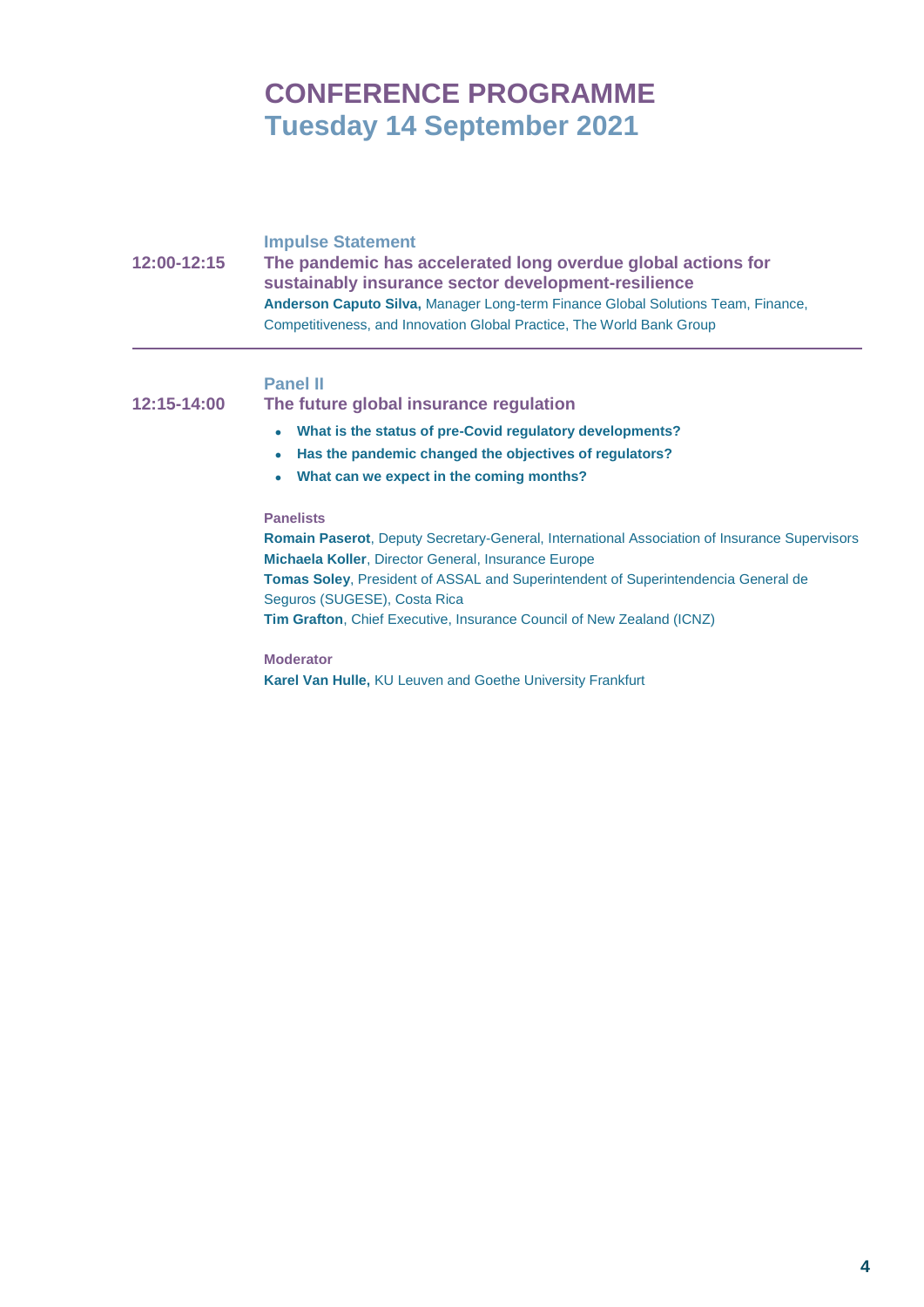# **CONFERENCE PROGRAMME Wednesday 15 September 2021**

| 12:00-12:15 | <b>Keynote Address</b><br><b>Climate risk challenges - emerging countries</b><br>Anna Sweeney, Chair, UN Sustainable Insurance Forum                                                                                                                                                                                                              |
|-------------|---------------------------------------------------------------------------------------------------------------------------------------------------------------------------------------------------------------------------------------------------------------------------------------------------------------------------------------------------|
| 12:15-13:45 | <b>Panel III</b><br>The impact of the pandemic on protection gaps                                                                                                                                                                                                                                                                                 |
|             | In which manner has the pandemic increased the pre-existing protection gaps?<br>$\bullet$<br>How does this pandemic gap compare to other gaps?<br>What makes a risk insurable?<br>How can protection gaps be tackled at the political, economic or policyholder level?                                                                            |
|             | <b>Panelists</b><br>Kai-Uwe Schanz, Head of Research & Foresight, The Geneva Association<br><b>Justin Wray, Head of Policy Department, EIOPA</b><br><b>Monique Goyens, Director General, BEUC</b><br>Arup Chatterjee, Principal Financial Sector Specialist, Asian Development Bank<br><b>Ruth Lux, Head of Public Sector EMEA, Guy Carpenter</b> |
|             | <b>Moderator</b><br>Alexander Ludwig, Chair of Public Finance and Macroeconomic Dynamics & ICIR, Goethe<br><b>University Frankfurt</b>                                                                                                                                                                                                            |

**13:45-14:00 Closing Remarks Petra Hielkema,** Chair, EIOPA